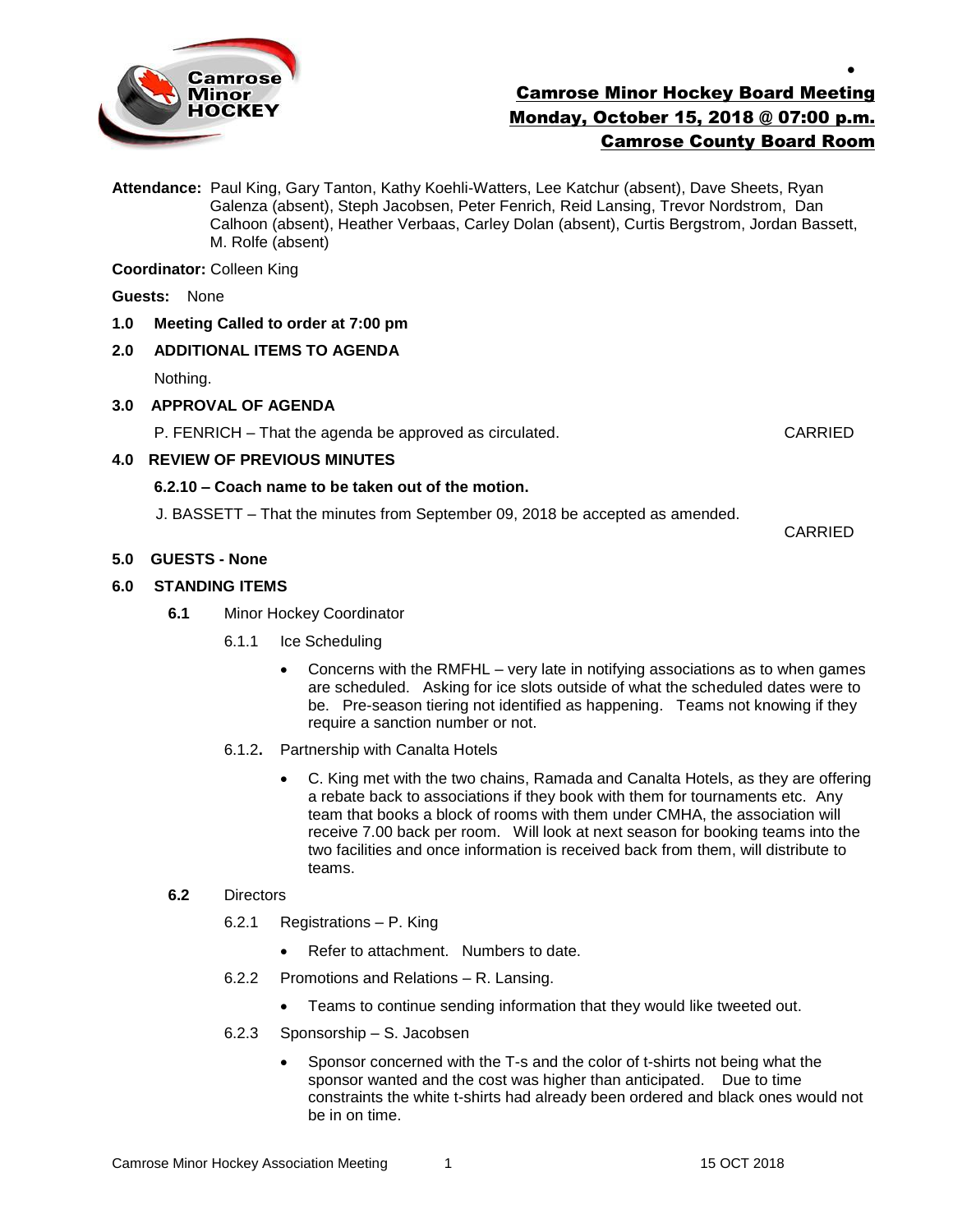- Question raised from Norsemen as to why Pub Nights are regulated. Noted that the Midget AA and AAA teams did not have a tournament to raise funds and thus they were initially given this as a fundraiser event.
- 6.2.4 Evaluation / Tryouts
	- Will look at delaying start up time for the REM team. Otherwise no concerns brought forward.
- 6.2.5 Equipment C. King
	- Delay in receiving the black socks and the size of the white socks for the Novice Vikings not appropriate (too big). Will order smaller ones and will review the sizes prior to ordering for next season.
- 6.2.6 Rep and Non Rep Team (AA, A and B Teams) P. King

## 6.2.6.1. Ratification of coaches

P. FENRICH – the following coaches be ratified.

- Midget REM Ryan Bergseth
- $\bullet$  Midget A Tony Pauls
- Midget Nordics Ryan Poole
- Bantam A Brad Dingman
- Bantam Hawks Willie Banack
- Peewee B Rebels Clint Mitchell
- Peewee Creative Interiors Darren Daniels
- Atom 4A Crunch Ryan Foss and Shane Gendreau
- Atom 4B Colts Jon Beesley and Eric Larsen
- Atom 4C Gladiators Jayson Boyson and Levi McCarroll
- Novice Wildcats Chris Zarski and Heather Verbaas
- Novice Penguins Trevor Vance
- Novice Predators Tycen Isley
- Novice Flyers Brad McDonald
- Novice Hurricanes Travis Czernyanszki
- Novice Sharks Ryan Foss
- Novice Stars James Burtnack
- Atom Wildcats Eldon Banack
- Bantam Wildcats Jenn Orcheski

CARRIED

#### 6.2.7 Coach Mentorship

 T. Green has been out doing his sessions with teams. Remind the Peewee and Bantam aged level of the Friday sessions that are available.

#### 6.2.9 RIC

 P. King will discuss with L. Hudec and M. Rolfe regarding the referring that occurred during the Bantam AA tournament and concerns that he witnessed.

#### 6.2.10 Division Directors

 P. King is requesting that all Division Directors now follow-up with their division coaches and see how things are going.

# **ATOM**

Teams all seemed to be placed appropriately in their tiers.

#### **7.0 OLD BUSINESS**

- 7.1 Branding
	- Committee to come back to the next meeting with more solid ideas of what we want as the brand.